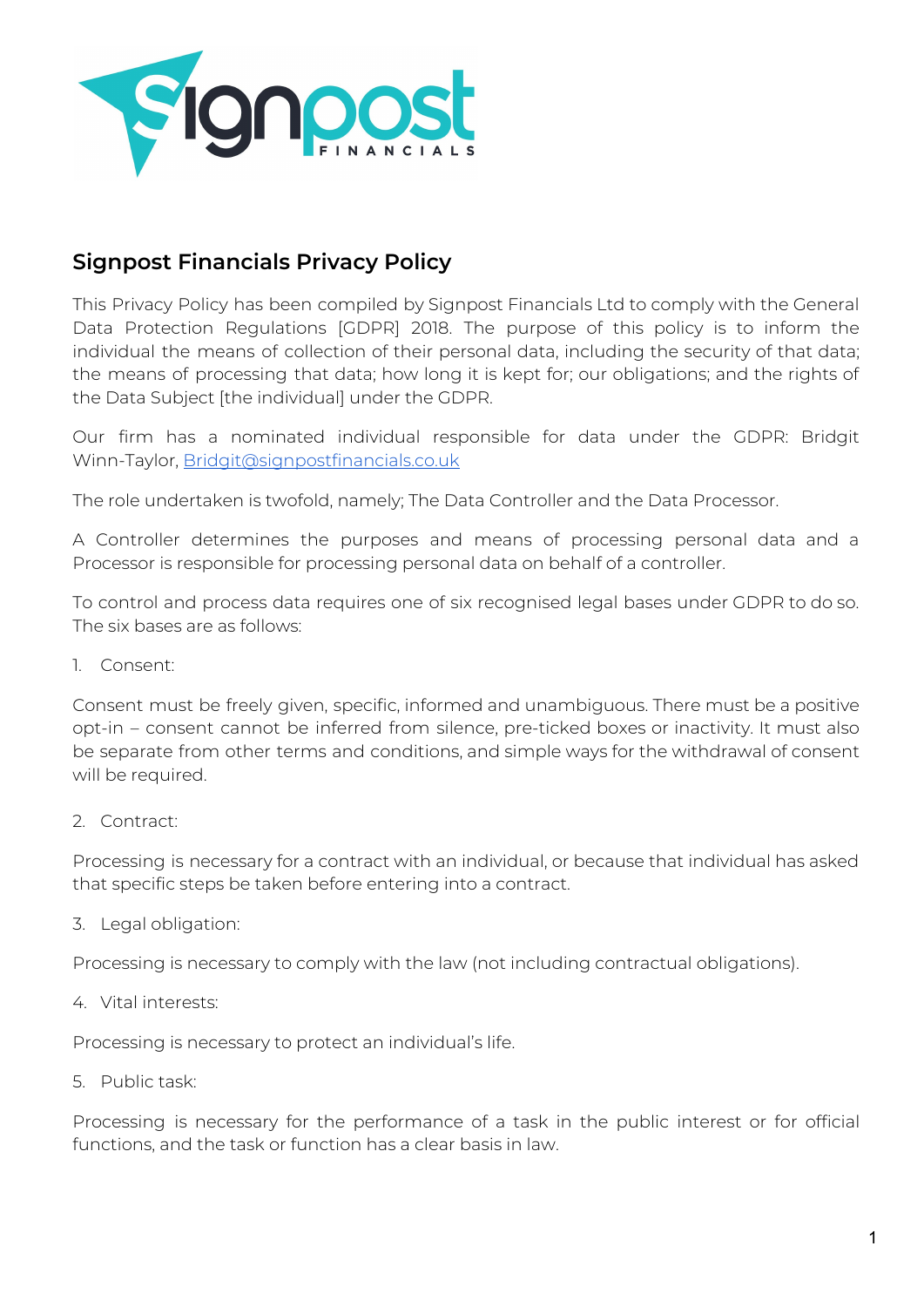## 6. Legitimate interests:

Processing is necessary for our legitimate interests or the legitimate interests of a third party unless there is a good reason to protect the individual's personal data which overrides those legitimate interests.

In order to rely on a 'legitimate interest' basis we undertake a three-part test which must be satisfied:

- 1. A legitimate interest has been identified;
- 2. It can be shown that processing is necessary to achieve it; and

3. Such processing has been balanced against the individual's [data subject's] interests, rights and freedoms.

Furthermore under the GDPR the Data Subject [individual] has a number of rights [seven] regarding the collection and processing of their data. For the purposes of the GDPR Data is identified under two categories:

Personal Data: Any 'personal data' relating to an identifiable person held automatically or manually.

Sensitive Personal Data: Including genetic & biometric where processed to uniquely identify an individual.

The seven rights of the Data subject are:

1. Right to be informed;

The right to be informed encompasses the obligation to provide "fair processing information". It emphasises the need for transparency in the use of personal data.

2. Right of access;

Data Subjects have the right to access their personal data and supplementary information. The right of access allows individuals to be aware of and verify the lawfulness of the processing.

Such a Data Access Request will be provided free of charge within one month, with the following exceptions/provisos:

- a) Such a request is manifestly unfounded or excessive;
- b) Such a request is repetitive;
- c) Such a request requires copies of previously provided information.

In the event of charges being raised the firm will notify in advance such costs which in any event will be based on the administrative cost of providing the requested information.

In the event of manifestly unfair or excessive requests we may refuse to respond to the request and any such refusal will be notified to the requester [data subject] with a reason for the refusal and, in addition, information as to the data subject's rights to complain to the supervisory body or judicial authority within one month of such a request being received.

3. Right to rectification;

The GDPR gives Data Subjects the right to have personal data rectified. Personal data can be rectified if it is inaccurate or incomplete.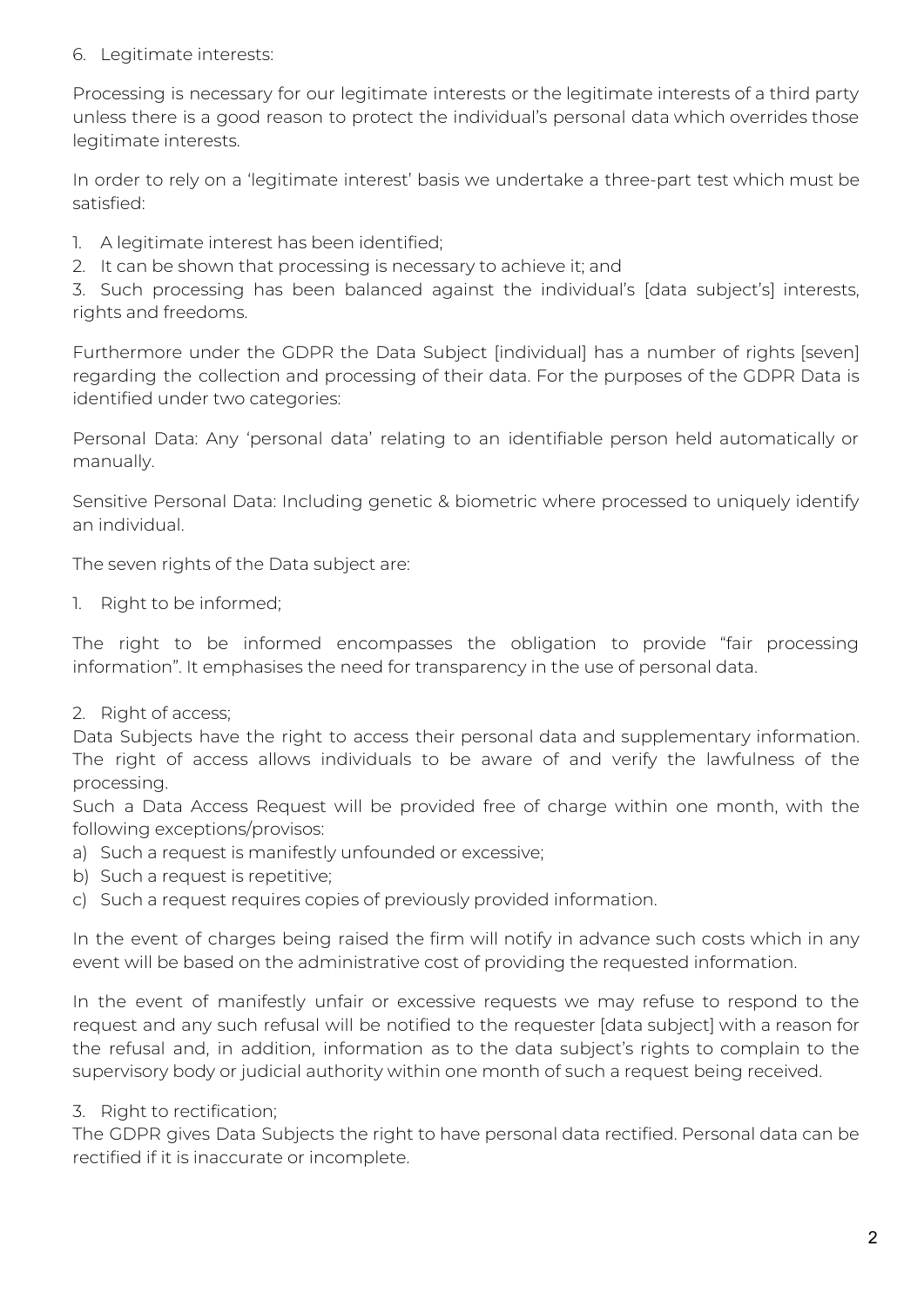#### 4. Right to erasure;

This right is to enable a Data Subject to request the deletion or removal of personal data where there is no compelling reason for its continued processing.

5. Right to restrict processing;

Individuals have a right to 'block' or suppress processing of personal data. When processing is restricted, storage of the personal data is permitted, but not to further process it. Information can be retained just enough for the individual to ensure that the restriction is respected in future.

6. Right to data portability;

The right to data portability allows individuals to obtain and reuse their personal data for their own purposes across different services. It allows them to move, copy or transfer personal data easily from one IT environment to another in a safe and secure way, without hindrance to usability.

#### 7. Right to object;

The right to object to processing based on legitimate interests or the performance of a task in the public interest/exercise of official authority (including profiling); direct marketing (including profiling); and processing for purposes of scientific/historical research and statistics. As well as this notice to the Right to Object in this policy, we will, in all initial communications with a data subject, inform them of this right separately from any other information.

In addition a Data Subject has the right to make a complaint to the Information Commissioner's Office [ICO] on-line, by phone or in writing at the following:

<https://ico.org.uk/concerns/>

T: 0303 123 1113;

Information Commissioner's Office, Wycliffe house, Water Lane, Wilmslow, Cheshire. SK9 5AF.

The following table identifies the types of data we collect, control and process; and the legal basis we rely upon for doing so:

| <b>Type of information</b><br>collected.                                      | Purpose[s]                                                    | Legal basis for<br>processing                                                                           |
|-------------------------------------------------------------------------------|---------------------------------------------------------------|---------------------------------------------------------------------------------------------------------|
| Data Subject's name,<br>address, telephone<br>numbers, e-mail<br>address(es). | Managing the Data<br>Subject's relationship<br>with the firm. | Performing the Firm's<br>contract with the Data<br>Subject.                                             |
| Data Subject's name and<br>email address.                                     | Mail shot and<br>marketing purposes.                          | Legitimate interest. The<br>Data Subject may object<br>at any time and will be<br>informed accordingly. |
| Bank account details or<br>payment details                                    | To pay, be paid, or to<br>refund monies.                      | To fulfil the contract<br>between the Firm and the<br>Data Subject.                                     |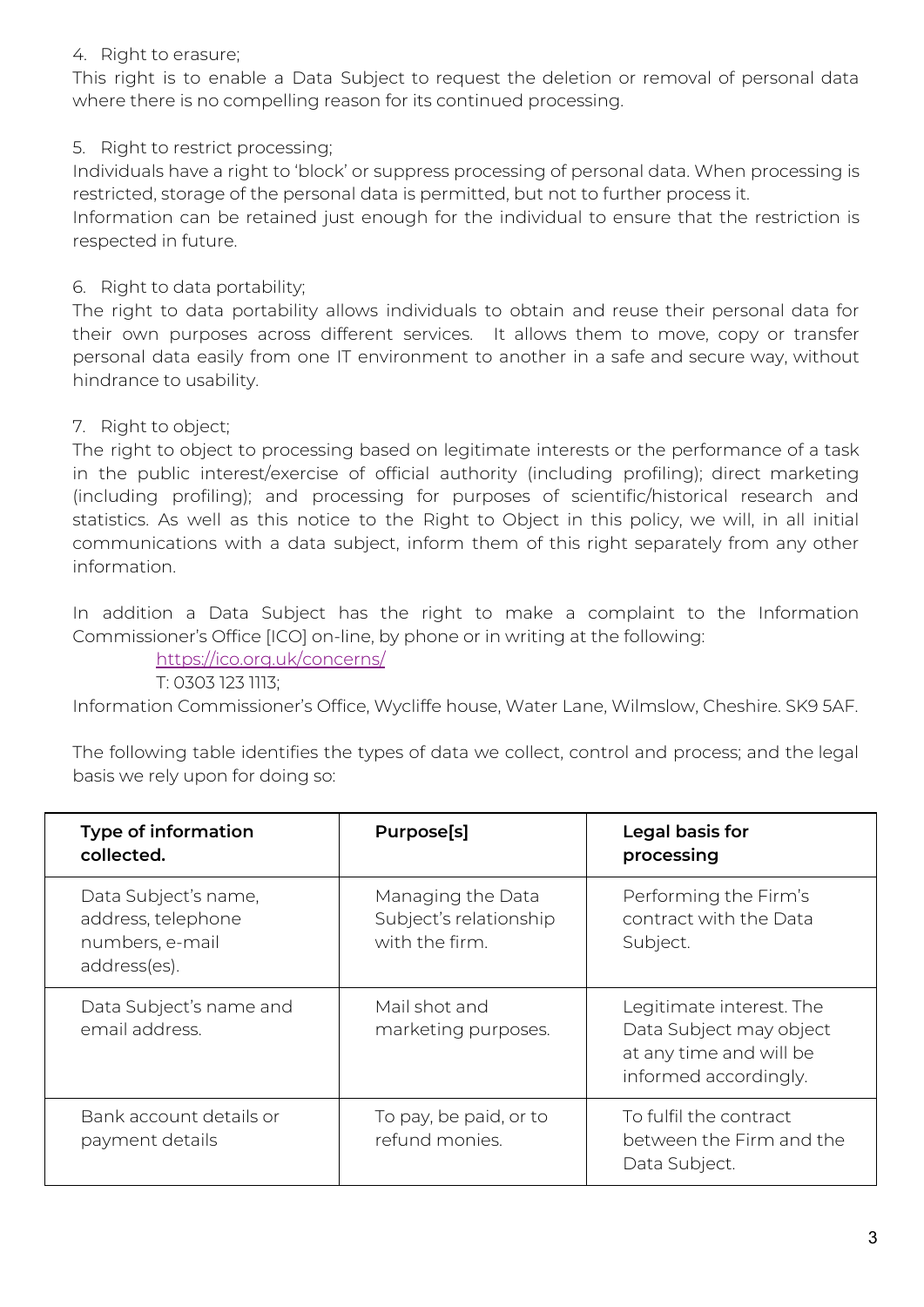| Data subject's name,<br>address, email, next of kin. | To perform HR<br>functions within<br>organisation. | Contract with employee. |
|------------------------------------------------------|----------------------------------------------------|-------------------------|
| Data subjects name,<br>address, bank details.        | Maintain records for<br>tax & NI purposes          | Legal obligation.       |
| Other.                                               | Other                                              | Other                   |

How long will personal data be used for?

We will only retain personal data for as long as necessary to fulfil the purposes we collected it for, including for the purposes of satisfying any legal, accounting, or reporting requirements.

To determine the appropriate retention period for personal data, we consider the amount, nature, and the Data subject's data, the purposes for which we process the data and whether we can achieve those purposes through other means, and the applicable legal requirements.

Nevertheless by law we have to keep basic information about our customers (including Contact, Identity, Financial and Transaction Data) for six years after they cease being customers for tax purposes.

In some circumstances we may anonymise the Data Subject's date (so that it can no longer be associated with them) for research or statistical purposes in which case we may use this information indefinitely without further notice to the Data subject.

The Firm will protect the data we collect in the following ways:

The Data Subject's data will not be transferred outside the European Economic Area [EEA] without the explicit consent of the Data Subject;

The Firm has in place general recognised standards of technology including operational security including, but not limited to, data encryption thereby enabling the protection of relevant data from misuse, loss, damage, alteration, destruction or unauthorised access.

Any receipt or transfer of funds will be via recognised secure payment systems. The firm will securely destroy any financial information once used and longer needed other than required by law.

The firm's website will adhere to SSL encryption protocols.

Any breach of data which may pose a serious risk will be notified to the Data Subject without delay.

The Firm will not sell, pass on or contract with third parties Data Subject's data without prior written [withdrawable] consent other than where required to by law; or otherwise provided for in the above table; or as follows: